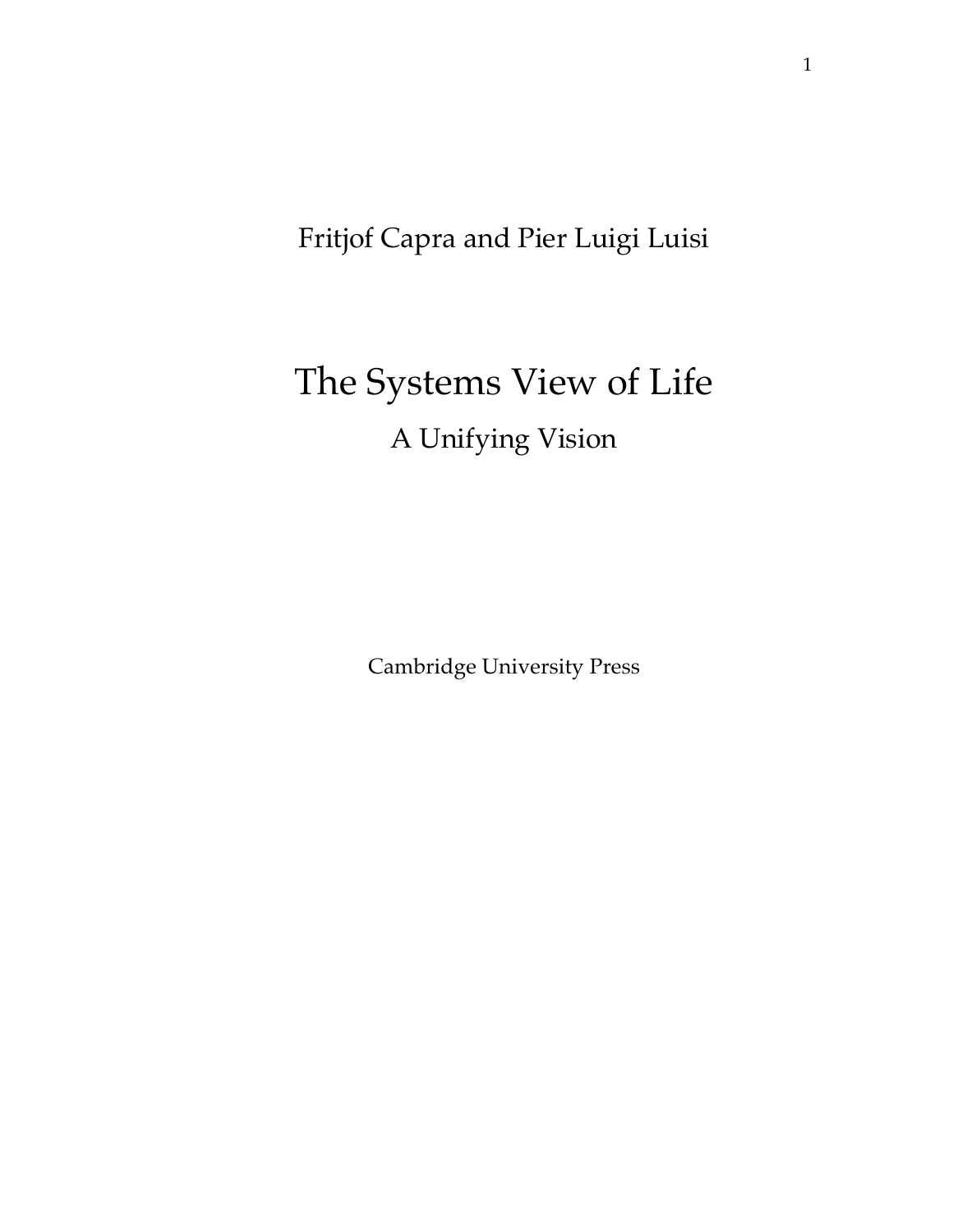## Introduction Paradigms in Science and Society

Questions about the origin, nature, and meaning of life are as old as humanity itself. Indeed, they lie at the very roots of philosophy and religion. The earliest school of Greek philosophy, known as the Milesian school, made no distinction between animate and inanimate, nor between spirit and matter. Later on, the Greeks called those early philosophers "hylozoists," or "those who think that matter is alive."

The ancient Chinese philosophers believed that the ultimate reality, which underlies and unifies the multiple phenomena we observe, is intrinsically dynamic. They called it *Tao* — the way, or process, of the universe. For the Taoist sages all things, whether animate or inanimate, were embedded in the continuous flow and change of the *Tao*. The belief that everything in the universe is imbued with life has also been characteristic of indigenous spiritual traditions throughout the ages. In monotheistic religions, by contrast, the origin of life is associated with a divine creator.

In this book, we shall approach the age-old questions about the origin and nature of life from the perspective of modern science. We shall see that even within that much narrower context, the distinction between living and nonliving matter is often problematic and somewhat arbitrary. Nevertheless, modern science has shown that the vast majority of living organisms exhibit fundamental characteristics that are strikingly different from those of nonliving matter.

To fully appreciate both the achievements and limitations of the new scientific conception of life — the subject of this book — it will be useful first to clarify the nature and limitations of science itself. Today's modern word "science" is derived from the Latin *scientia*, which means "knowledge," a meaning that was retained throughout the Middle Ages, the Renaissance, and the era of the Scientific Revolution. What we call "science" today was known as "natural philosophy" in those earlier epochs. For example, the full title of the *Principia*, Isaac Newton's famous work, published in 1687, which became the foundation of science in subsequent centuries, was *Philosophiae Naturalis Principia Mathematica* ("The Mathematical Principles of Natural Philosophy").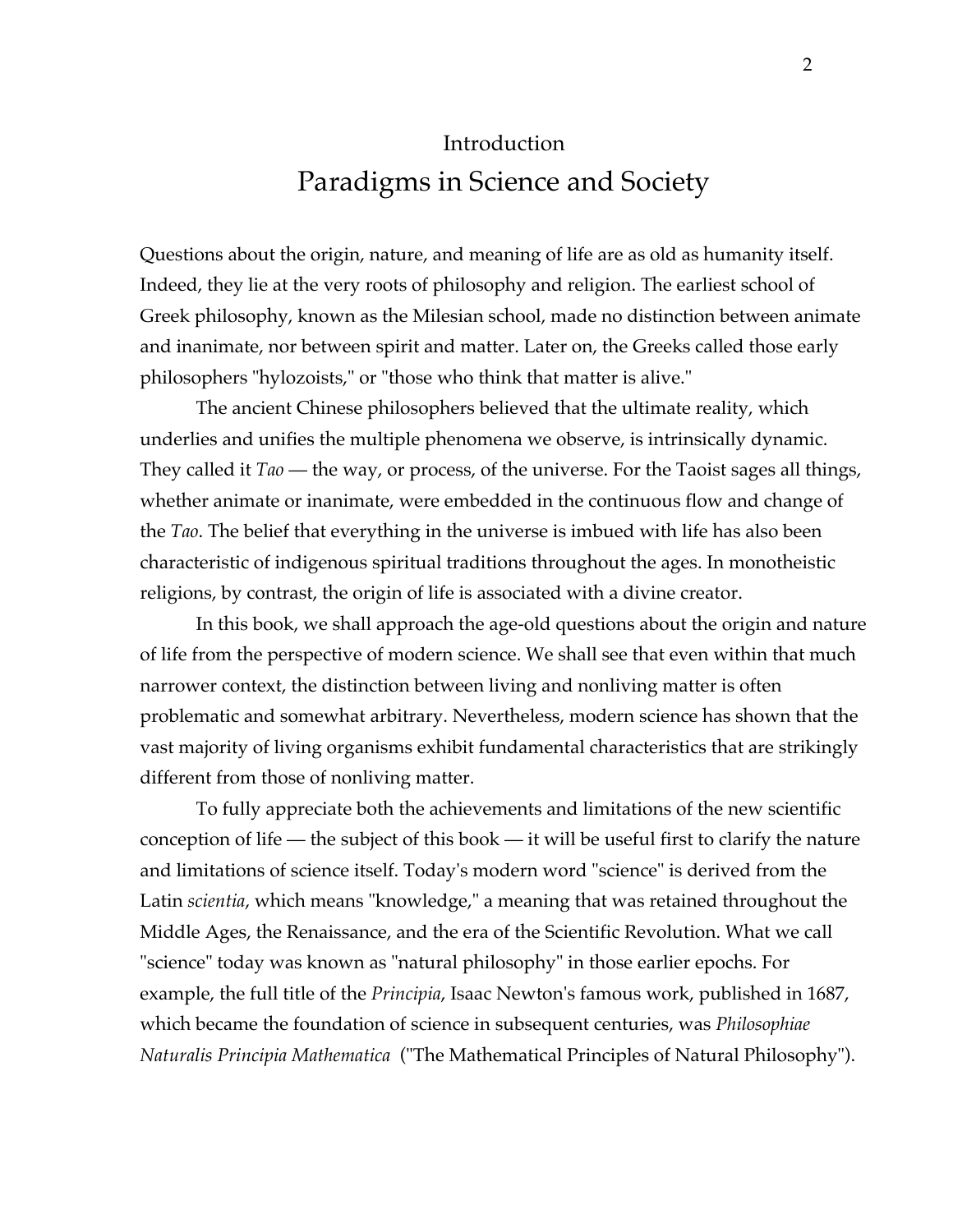The modern meaning of science is that of an organized body of knowledge, acquired through a particular method, known as the scientific method. This modern understanding evolved gradually during the eighteenth and nineteenth centuries. The characteristics of the scientific method were fully recognized only in the twentieth century and are still frequently misunderstood, especially by nonscientists.

#### The scientific method

The scientific method represents a particular way of gaining knowledge about natural and social phenomena, which can be summarized as occurring in several stages. First, it involves the systematic observation of the phenomena being studied and the recording of these observations as evidence, or scientific data. In some sciences, such as physics, chemistry, and biology, the systematic observation includes controlled experiments; in others, such as astronomy or paleontology, this is not possible.

Next, scientists attempt to interconnect the data in a coherent way, free of internal contradictions. The resulting representation is known as a scientific model. Whenever possible, we try to formulate our models in mathematical language, because of the precision and internal consistency inherent in mathematics. However, in many cases, especially in the social sciences, such attempts have been problematic, as they tend to confine the scientific models to such a narrow range that they lose much of their usefulness. Thus we have come to realize over the last few decades that neither mathematical formulations nor quantitative results are essential components of the scientific method.

Last, the theoretical model is tested by further observations and, if possible, additional experiments. If the model is found to be consistent with all the results of these tests, and especially if it is capable of predicting the results of new experiments, it eventually becomes accepted as a scientific theory. The process of subjecting scientific ideas and models to repeated tests is a collective enterprise of the community of scientists, and the acceptance of the model as a theory is done by tacit or explicit consensus in that community.

In practice, these stages are not neatly separated and do not always occur in the same order. For example, a scientist may formulate a preliminary generalization, or hypothesis, based on intuition, or initial empirical data. When subsequent observations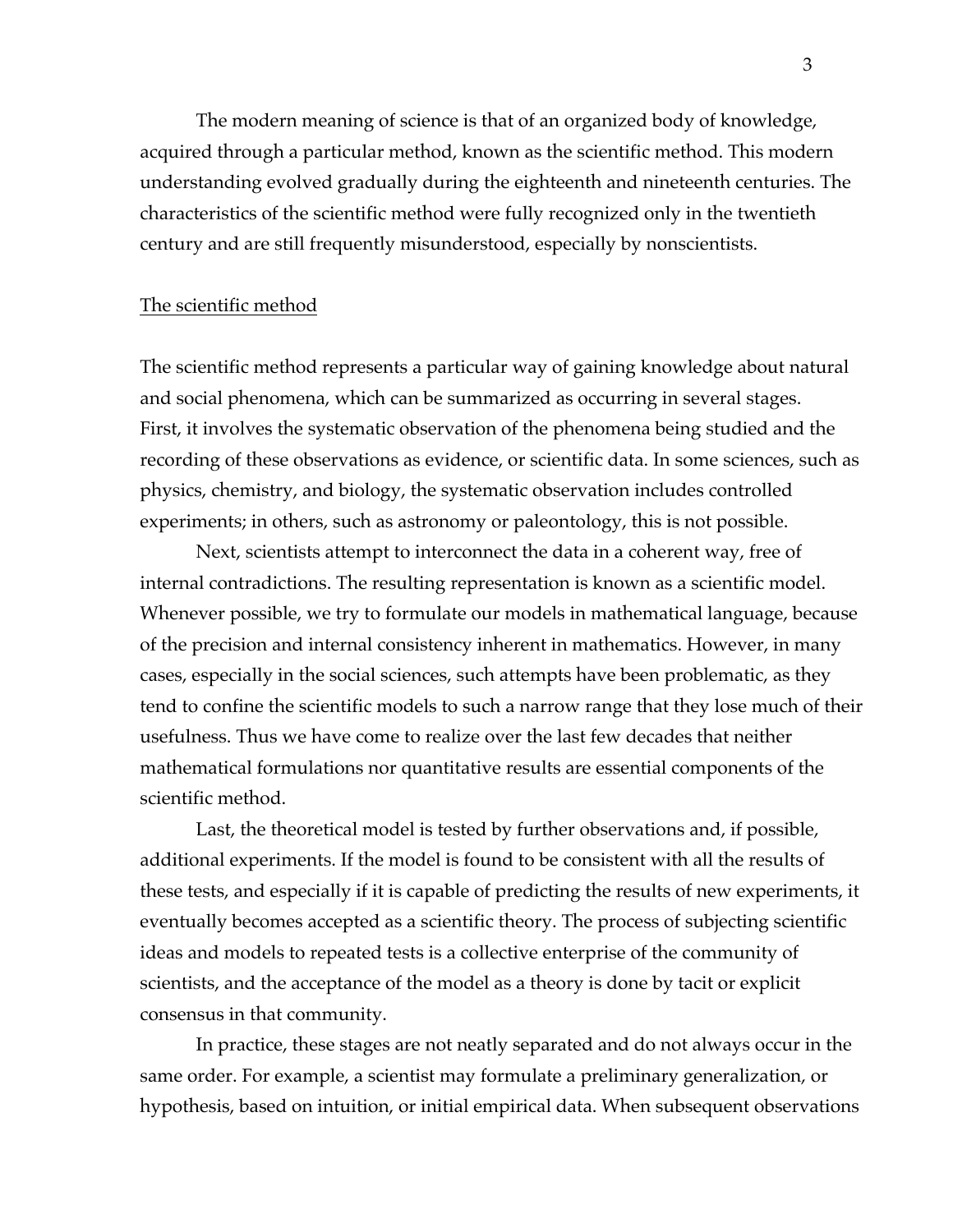contradict the hypothesis, he or she may try to modify the hypothesis without giving it up completely. But if the empirical evidence continues to contradict the hypothesis or the scientific model, the scientist is forced to discard it in favor of a new hypothesis or model, which is then subjected to further tests. Even an accepted theory may eventually be overthrown when contradictory evidence comes to light. This method of basing all models and theories firmly on empirical evidence is the very essence of the scientific approach.

Crucial to the contemporary understanding of science is the realization that all scientific models and theories are limited and approximate (as we discuss more fully in Chapter 4). Twentieth-century science has shown repeatedly that all natural phenomena are ultimately interconnected, and that their essential properties, in fact, derive from their relationships to other things. Hence, in order to explain any one of them completely, we would have to understand all the others, which is obviously impossible.

What makes the scientific enterprise feasible is the realization that, although science can never provide complete and definitive explanations, limited and approximate scientific knowledge is possible. This may sound frustrating, but for many scientists the fact that we *can* formulate approximate models and theories to describe an endless web of interconnected phenomena, and that we are able to systematically improve our models or approximations over time, is a source of confidence and strength. As the great biochemist Louis Pasteur (quoted by Capra, 1982) put it:

Science advances through tentative answers to a series of more and more subtle questions which reach deeper and deeper into the essence of natural phenomena.

#### Scientific and social paradigms

During the first half of the twentieth century, philosophers and historians of science generally believed that progress in science was a smooth process in which scientific models and theories were continually refined and replaced by new and more accurate versions, as their approximations were improved in successive steps. This view of continuous progress was radically challenged by physicist and philosopher of science Thomas Kuhn (1962) in his influential book, *The Structure of Scientific Revolutions*.

Kuhn argued that, while continuous progress is indeed characteristic of long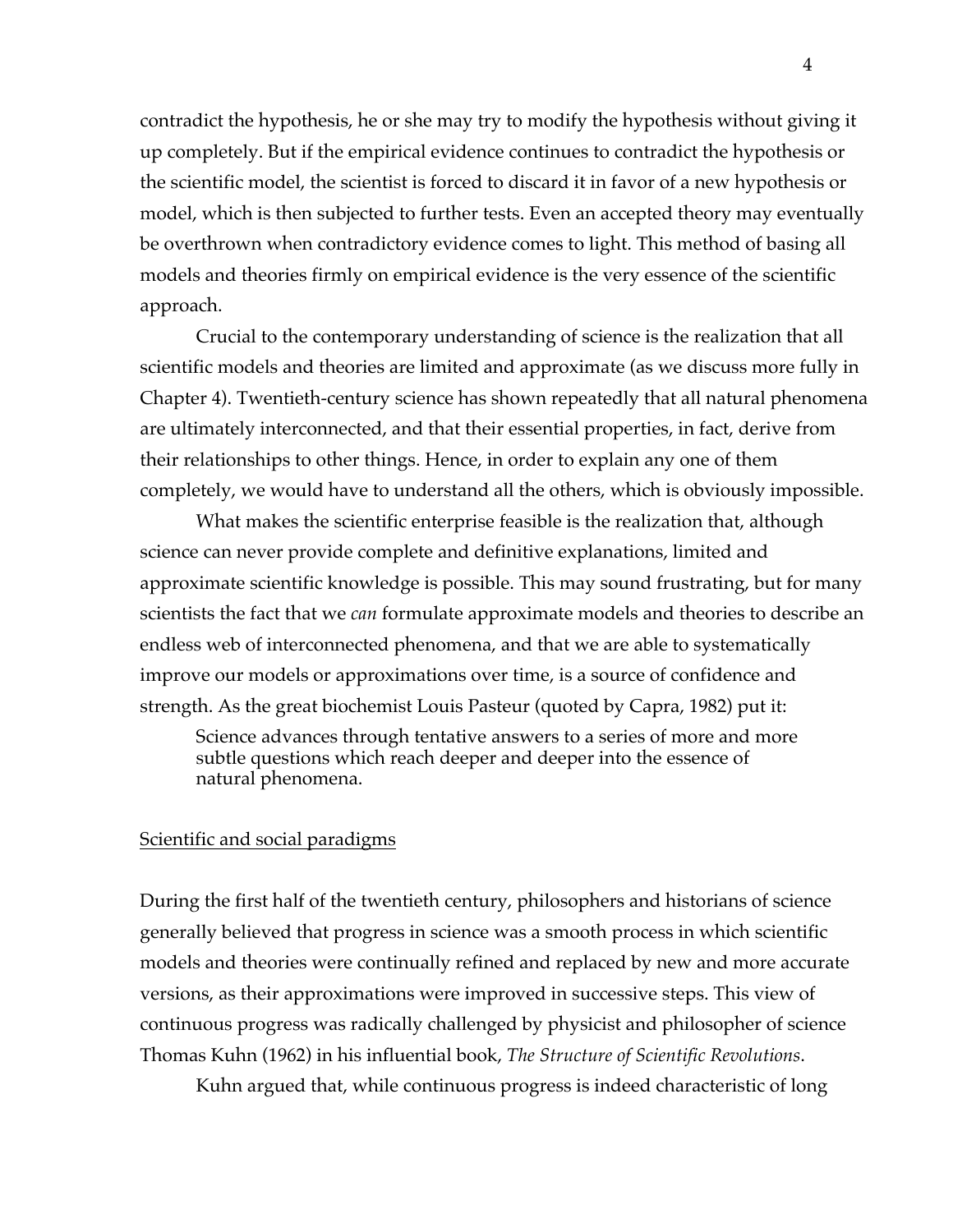periods of "normal science," these periods are interrupted by periods of "revolutionary science" in which not only a scientific theory but the entire conceptual framework in which it is embedded undergoes radical change. To describe this underlying framework, Kuhn introduced the concept of a scientific "paradigm," which he defined as "a constellation of achievements — concepts, values, techniques, etc. — shared by a scientific community and used by that community to define legitimate problems and solutions." Changes of paradigms, according to Kuhn, occur in discontinuous, revolutionary breaks called "paradigm shifts."

Kuhn's work has had an enormous impact on the philosophy of science, as well as on the social sciences. Perhaps the most important aspect of his definition of a scientific paradigm is the fact that it includes not only concepts and techniques, but also values. According to Kuhn, values are not peripheral to science, nor to its applications to technology, but constitute their very basis and driving force.

During the Scientific Revolution in the seventeenth century, values were separated from facts (as we discuss in Chapter 1), and ever since that time scientists have tended to believe that scientific facts are independent of what we do and are therefore independent of our values. Kuhn exposed the fallacy of that belief by showing that scientific facts emerge out of an entire constellation of human perceptions, values, and actions — out of a paradigm — from which they cannot be separated. Although much of our detailed research may not depend explicitly on our value system, the larger paradigm within which this research is pursued will never be valuefree. As scientists, therefore, we are responsible for our research not only intellectually but also morally.

During the past decades, the concepts of "paradigm" and "paradigm shift" have been used increasingly also in the social sciences, as social scientists realized that many characteristics of paradigm shifts can be observed also in the larger social arena. To analyze those broader social and cultural transformations, Capra (1996) generalized Kuhn's definition of a scientific paradigm to that of a social paradigm, defining it as "a constellation of concepts, values, perceptions, and practices shared by a community, which forms a particular vision of reality that is the basis of the way the community organizes itself."

The emerging new scientific conception of life, which we summarized in our Preface, can be seen as part of a broader paradigm shift from a mechanistic to a holistic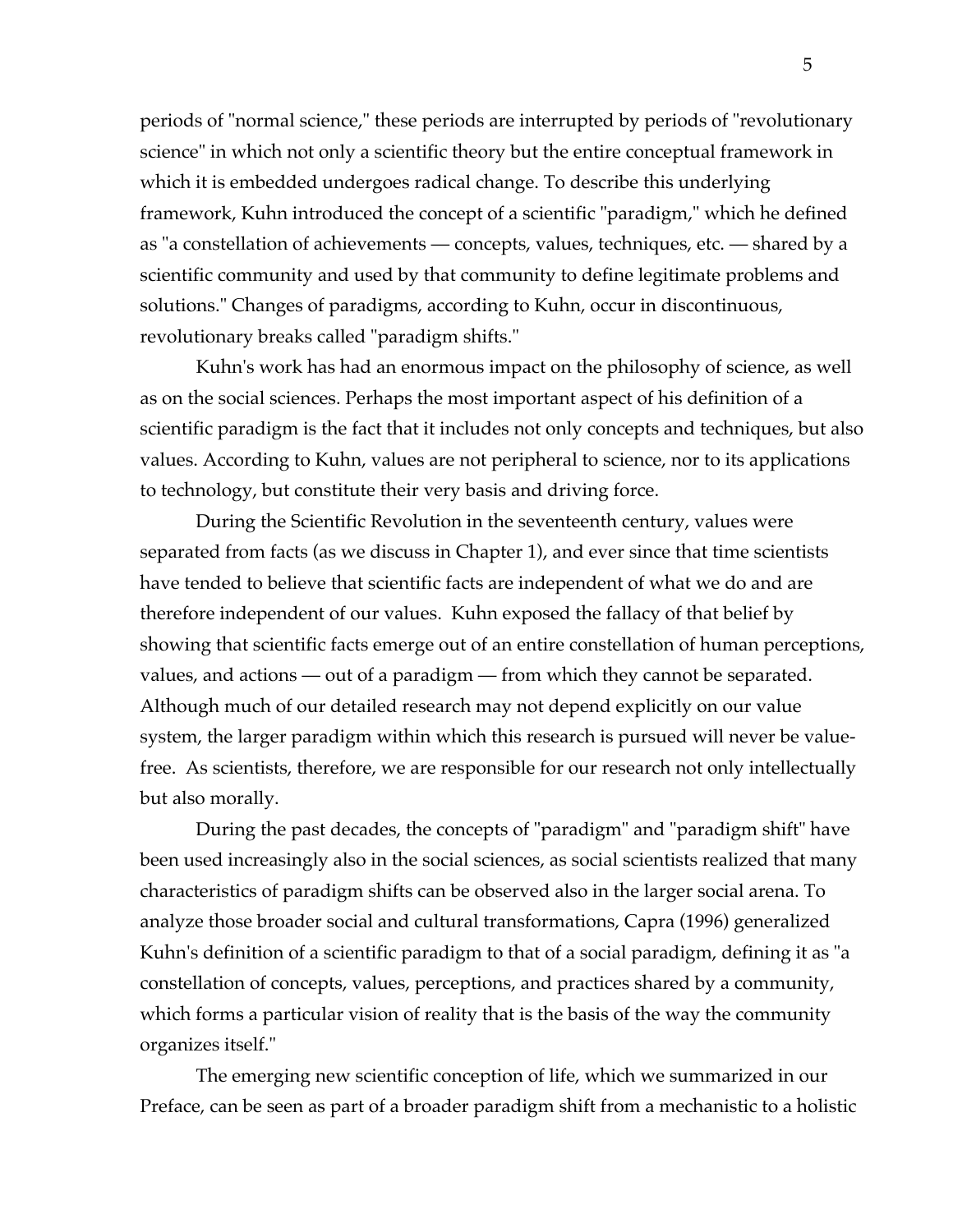and ecological worldview. At its very core we find a shift of metaphors that is now becoming ever more apparent, as discussed by Capra (2002) — a change from seeing the world as a machine to understanding it as a network.

During the twentieth century, the change from the mechanistic to the ecological paradigm proceeded in different forms and at different speeds in various scientific fields. It has not been a steady change, but involved scientific revolutions, backlashes, and pendulum swings. A chaotic pendulum in the sense of chaos theory (discussed in Chapter 6) — oscillations that almost repeat themselves but not quite, seemingly random and yet forming a complex, highly organized pattern — would perhaps be the most appropriate contemporary metaphor.

The basic tension is one between the parts and the whole. The emphasis on the parts has been called mechanistic, reductionist, or atomistic; the emphasis on the whole holistic, organismic, or ecological. In twentieth-century science, the holistic perspective has become known as "systemic" and the way of thinking it implies as "systems thinking," as we have mentioned.

In biology, the tension between mechanism and holism has been a recurring theme throughout its history. At the dawn of Western philosophy and science, the Pythagoreans distinguished "number," or pattern, from substance, or matter, viewing it as something which limits matter and gives it shape. The argument was: do you ask what it's made of — earth, fire, water, etc. — or do you ask, "What is its *pattern*?" ?

Ever since early Greek philosophy, there has been this tension between substance and pattern. Aristotle, the first biologist in the Western tradition, distinguished between four causes as interdependent sources of all phenomena: the material cause, the formal cause, the efficient cause, and the final cause. The first two causes refer to the two perspectives of substance and pattern which, following Aristotle, we shall call the perspective of matter and the perspective of form.

The study of matter begins with the question, "What is it made of?" This leads to the notions of fundamental elements, building blocks; to measuring and quantifying. The study of form asks, "What is the pattern?" And that leads to the notions of order, organization, relationships. Instead of quantity, it involves quality; instead of measuring, it involves mapping.

These are two very different lines of investigation that have been in competition with one another throughout our scientific and philosophical tradition. For most of the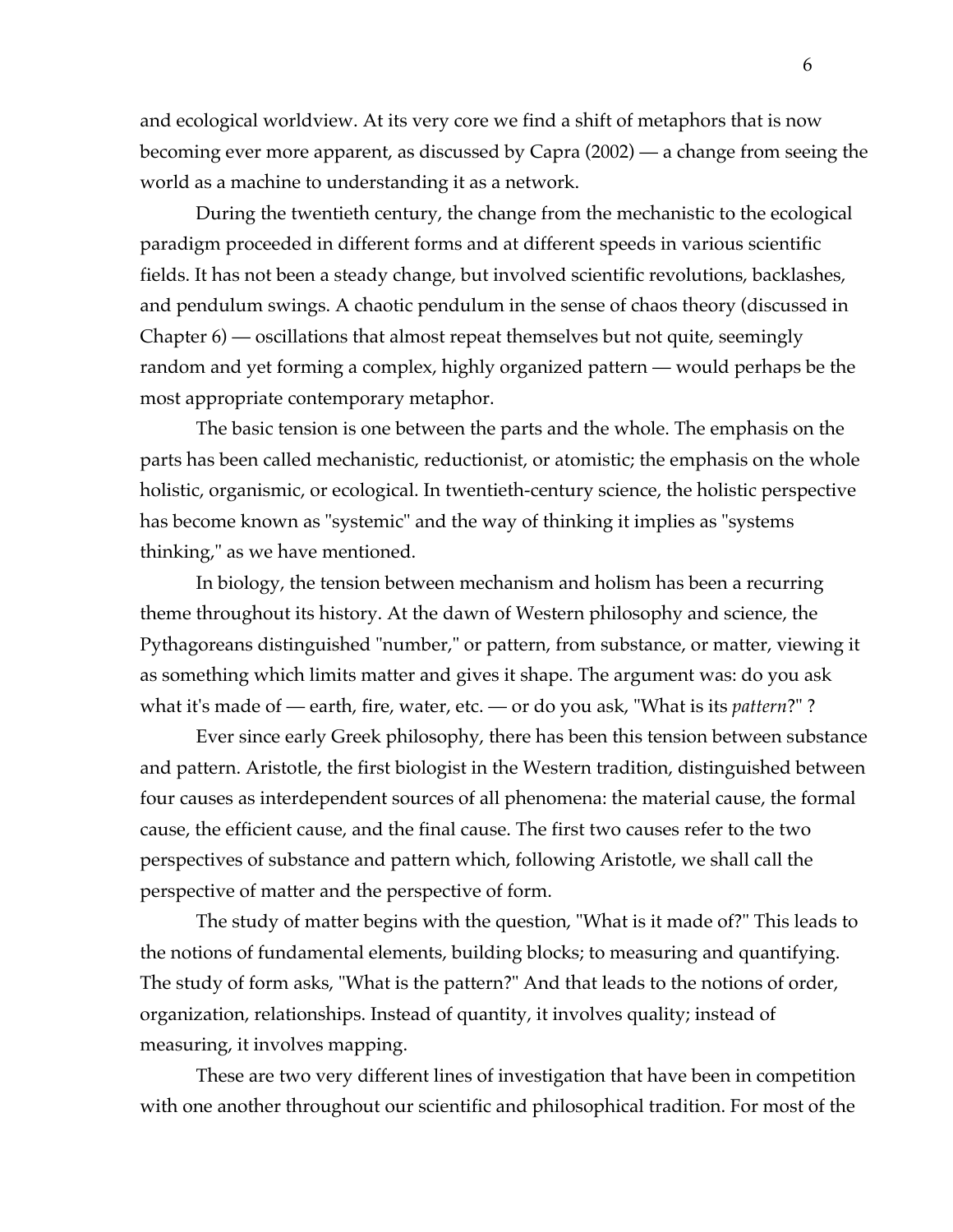time, the study of matter — of quantities and constituents — has dominated. But every now and then the study of form — of patterns and relationships — came to the fore.

### Pendulum swings between mechanism and holism: from antiquity to the modern era

Let us now very briefly follow the swings of this chaotic pendulum between mechanism and holism through the history of biology. For the ancient Greek philosophers, the world was a *kósmos*, an ordered and harmonious structure. From its beginnings in the sixth century B.C., Greek philosophy and science understood the order of the cosmos to be that of a living organism rather than a mechanical system. This meant for them that all its parts had an innate purpose to contribute to the harmonious functioning of the whole, and that objects moved naturally toward their proper places in the universe. Such an explanation of natural phenomena in terms of their goals, or purposes, is known as teleology, from the Greek *telos* ("purpose"). It permeated virtually all of Greek philosophy and science.

The view of the cosmos as an organism also implied for the Greeks that its general properties are reflected in each of its parts. This analogy between macrocosm and microcosm, and in particular between the Earth and the human body, was articulated most eloquently by Plato in his *Timaeus* in the fourth century B.C., but it can also be found in the teachings of the Pythagoreans and other earlier schools. Over time, the idea acquired the authority of common knowledge, which continued throughout the Middle Ages and the Renaissance.

In early Greek philosophy, the ultimate moving force and source of all life was identified with the soul, and its principal metaphor was that of the breath of life. Indeed, the root meaning of both the Greek *psyche* and the Latin *anima* is "breath." Closely associated with that moving force, the breath of life that leaves the body at death, was the idea of knowing. For the early Greek philosophers, the soul was both the source of movement and life, *and* that which perceives and knows. Because of the fundamental analogy between micro- and macrocosm, the individual soul was thought to be part of the force that moves the entire universe, and accordingly the knowing of an individual was seen as part of a universal process of knowing. Plato called it the *anima mundi*, the "world soul."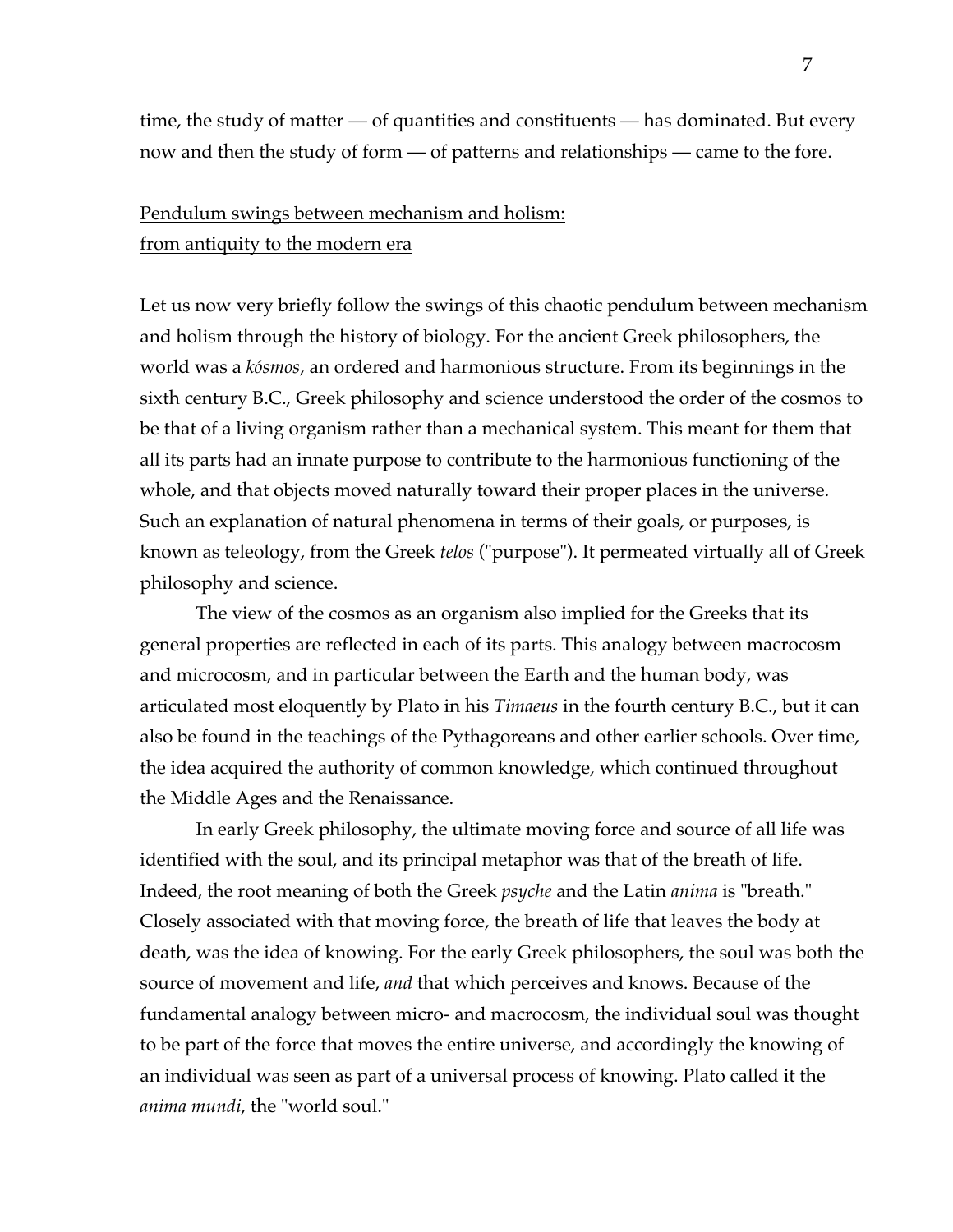As far as the composition of matter was concerned, Empedocles (fifth century B.C.) claimed that the material world was composed of varying combinations of four elements — earth, water, air, and fire. When left to themselves, the elements would settle into concentric spheres with the Earth at the center, surrounded successively by the spheres of water, air, and fire (or light). Further outside were the spheres of the planets and beyond them was the sphere of the stars.

Half a century after Empedocles, an alternative theory of matter was proposed by Democritus, who taught that all material objects were composed of atoms of numerous shapes and sizes, and that all observable qualities derived from the particular combinations of atoms inside the objects. His theory was so antithetical to the traditional teleological views of matter that it was pushed into the background, where it remained throughout the Middle Ages and the Renaissance. It would only surface again in the seventeenth century, with the rise of Newtonian physics.

For the history of science in the subsequent centuries, the most important Greek philosopher was Aristotle (fourth century B.C.). He was the first philosopher to write systematic, professorial treatises about the main branches of learning of his time. He synthesized and organized the entire scientific knowledge of antiquity in a scheme that would remain the foundation of Western science for 2000 years.

Aristotle's treatises were the foundation of philosophical and scientific thought in the Middle Ages and the Renaissance. Christian medieval philosophers, unlike their Arab counterparts, did not use Aristotle's texts as a basis for their own independent research, but instead evaluated them from the perspective of Christian theology. Indeed, most of them were theologians, and their practice of combining philosophy including natural philosophy, or science — with theology became known as scholasticism.

The leading figure in this movement to weave the philosophy of Aristotle into the Christian teachings was Thomas Aquinas (1225-74), one of the towering intellects of the Middle Ages. Aquinas taught that there could be no conflict between faith and reason, because the two books on which they were based — the Bible and the "book of nature" — were both authored by God. He produced a vast body of precise, detailed, and systematic philosophical writings, in which he integrated Aristotle's encyclopedic works and medieval Christian theology into a seamless whole.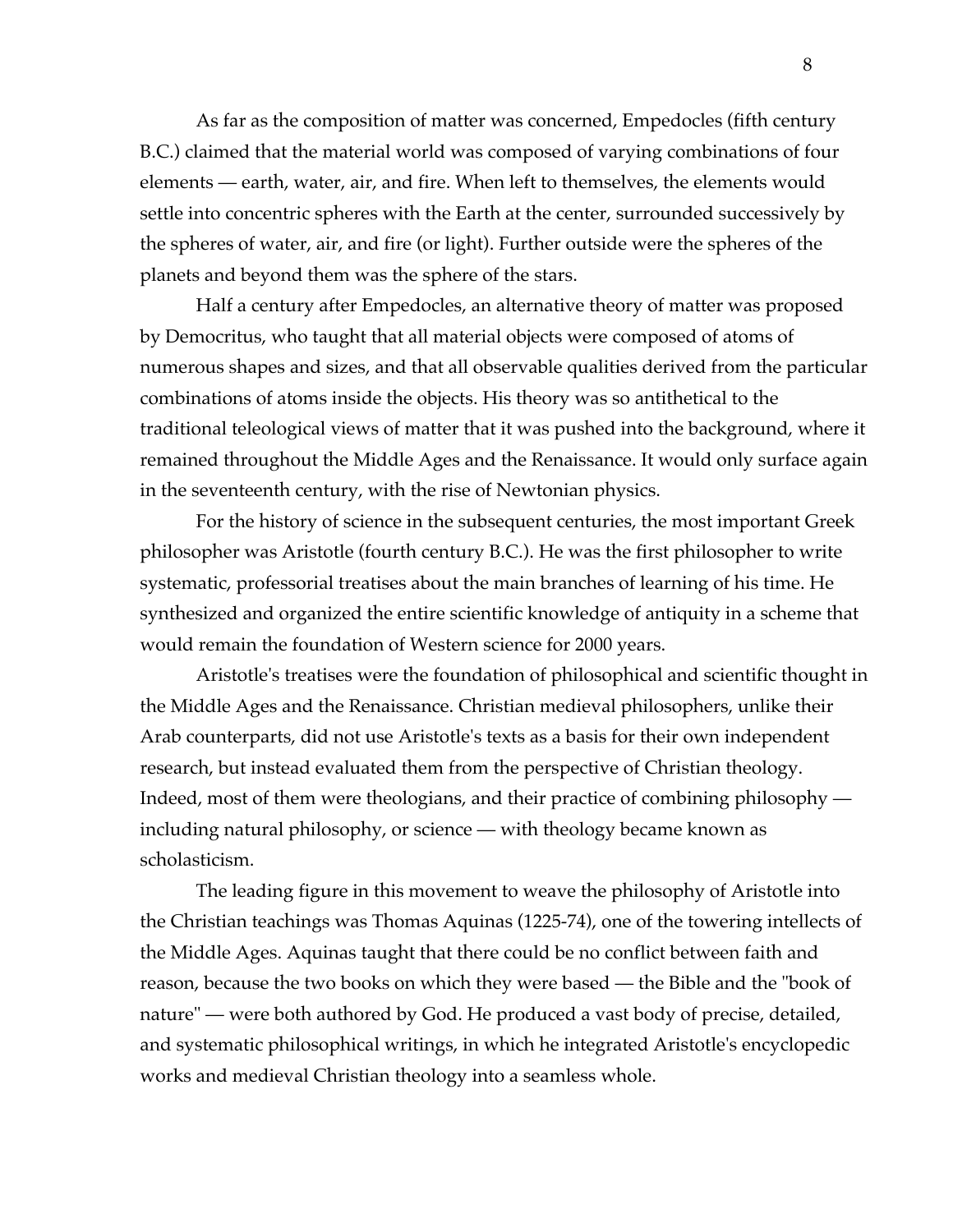The dark side of this fusion of science and theology was that any contradiction by future scientists would necessarily have to be seen as heresy. In this way, Thomas Aquinas enshrined in his writings the potential for conflicts between science and religion — which reached a dramatic climax with the trial of Galileo, and have continued to the present day.

Between the Middle Ages and the modern era lies the Renaissance, a period stretching from the beginning of the fifteenth to the end of the sixteenth century. It was a period of intense explorations — of ancient intellectual ideas and of new geographical regions of the Earth. The intellectual climate of the Renaissance was decisively shaped by the philosophical and literary movement of humanism, which made the capabilities of the human individual its central concern. This was a fundamental shift from the medieval dogma of understanding human nature from a religious point of view. The Renaissance offered a more secular outlook, with heightened focus on the individual human intellect.

The new spirit of humanism expressed itself through a strong emphasis on classical studies. During the Middle Ages, Greek and Roman literature, philosophy, and science had been largely forgotten in Western Europe, while the classical texts were translated and examined by Arab scholars. Their rediscovery and translation into Latin from Greek and Arabic greatly extended the intellectual frontiers of the European humanists. Scholars and artists were exposed to the great diversity of Greek and Roman philosophical ideas that encouraged individual critical thought and prepared the ground for the gradual emergence of a rational, scientific frame of mind.

According to Capra (2007), modern scientific thought did not emerge with Galileo, as is usually stated by historians of science, but with Leonardo da Vinci (1452- 1519). One hundred years before Galileo and Bacon, Leonardo single-handedly developed a new empirical approach, involving the systematic observation of nature, reasoning, and mathematics — in other words, the main characteristics of the scientific method. But his science was radically different from the mechanistic science that would emerge two hundred years later. It was a science of organic forms, of qualities, of processes of transformation.

Leonardo's approach to scientific knowledge was visual; it was the approach of the painter. He asserted repeatedly that painting involves the study of natural forms, and he emphasized the intimate connection between the artistic representation of those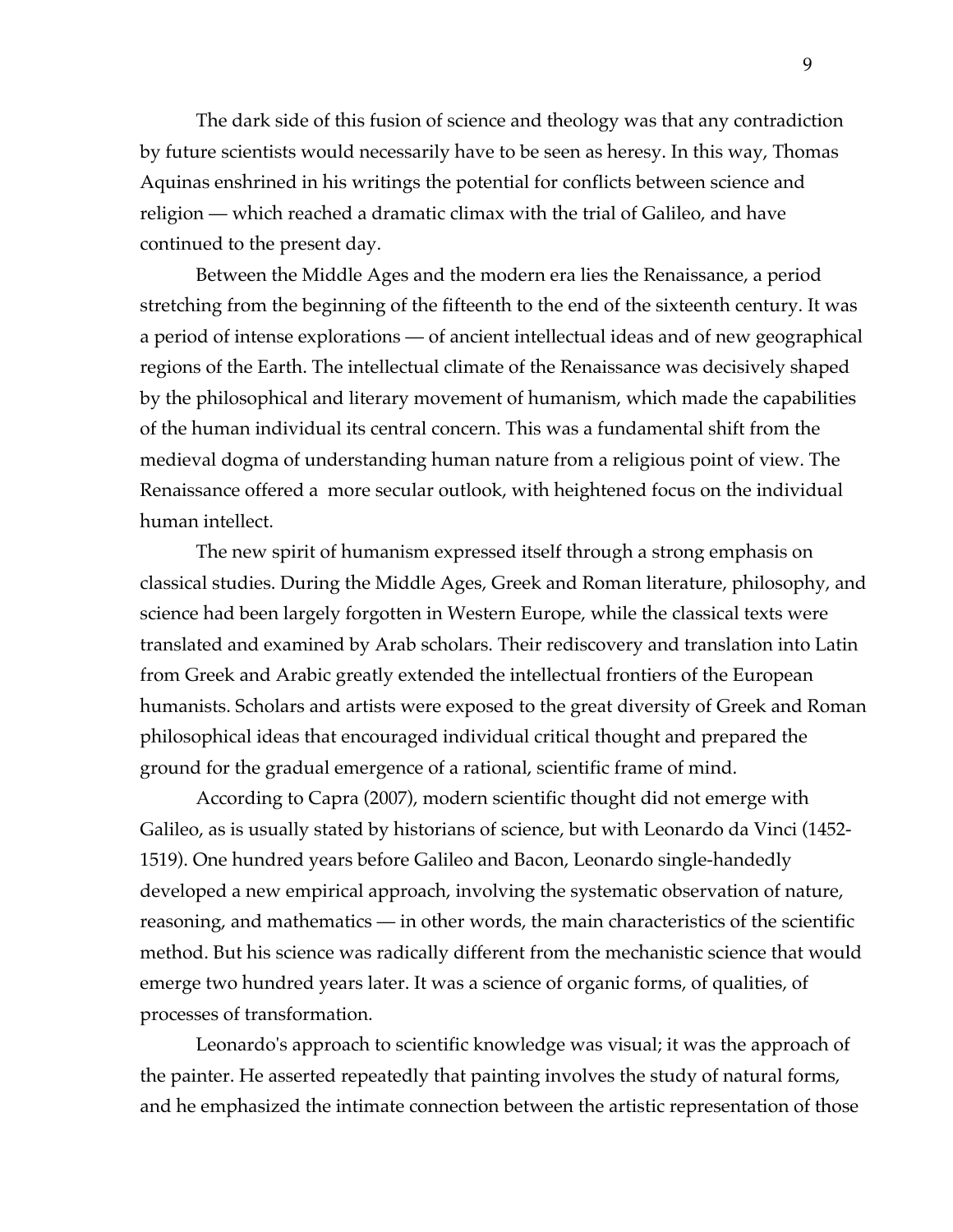forms and the intellectual understanding of their intrinsic nature and underlying principles. Thus he created a unique synthesis of art and science, unequalled by any artist before him or since.

Many aspects of Leonardo's science are still Aristotelian, but what makes it sound so modern to us today is that his forms are living forms, continually shaped and transformed by underlying processes. Throughout his life he studied, drew, and painted the rocks and sediments of the Earth, shaped by water; the growth of plants, shaped by their metabolism; and the anatomy of the animal body in motion.

Leonardo did not pursue science and engineering to dominate nature, as Francis Bacon would advocate a century later, but always tried to learn from her as much as possible. He was in awe of the beauty he saw in the complexity of natural forms, patterns, and processes, and aware that nature's ingenuity was far superior to human design. Accordingly, he often used natural processes and structures as models for his designs. This attitude of seeing nature as a model and mentor is now advanced again, five hundred years after Leonardo, in the practice of ecological design (see Section 18.4).

Leonardo's scientific work was virtually unknown during his lifetime, and his manuscripts remained hidden for over two centuries after his death in 1519. Thus his pioneering discoveries and ideas had no direct influence on the further development of science. Eventually, they were all rediscovered by other scientists, often hundreds of years later.

A century after Leonardo's science of qualities and living forms, the pendulum swung in the other direction — toward quantities and a mechanistic conception of nature. In the sixteenth and seventeenth centuries the medieval worldview, based on Aristotelian philosophy and Christian theology, changed radically. The notion of an organic, living, and spiritual universe was replaced by that of the world as a machine, and the world-machine became the dominant metaphor of the modern era until the late twentieth century when it began to be replaced by the metaphor of the network.

The rise of the mechanistic worldview was brought about by revolutionary changes in physics and astronomy, culminating in the achievements of Copernicus, Kepler, Galileo, Bacon, Descartes and Newton. Because of the crucial role of science in bringing about these far-reaching changes, historians have called the sixteenth and seventeenth centuries the age of the Scientific Revolution.

Galileo Galilei (1564-1642) postulated that, in order to be effective in describing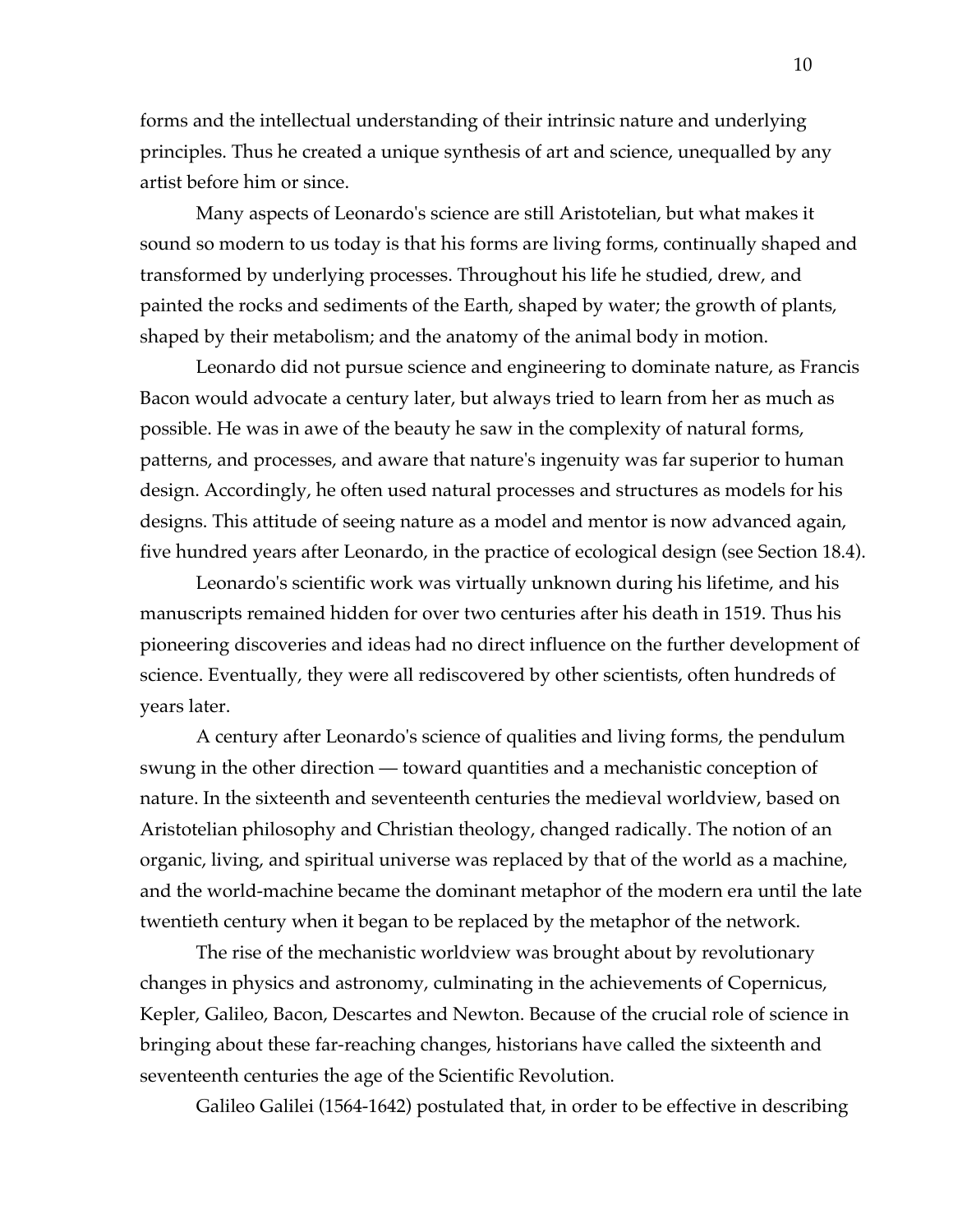nature mathematically, scientists should restrict themselves to studying those properties of material bodies — shapes, numbers, and movement — which could be measured and quantified. Other properties, like color, sound, taste, or smell, were merely subjective mental projections which should be excluded from the domain of science.

Galileo's strategy of directing the scientist's attention to the quantifiable properties of matter proved extremely successful in physics, but it also exacted a heavy toll. During the centuries after Galileo, the focus on quantities was extended from the study of matter to all natural and social phenomena within the framework of the mechanistic worldview of Cartesian-Newtonian science. By excluding colors, sound, taste, touch, and smell — let alone more complex qualities, such as beauty, health, or ethical sensibility — the emphasis on quantification prevented scientists for several centuries to understand many essential properties of life.

While Galileo devised ingenious experiments in Italy, Francis Bacon (1561-1626) set forth the empirical method of science explicitly in England,as Leonardo da Vinci had done a century before him. Bacon formulated a clear theory of the inductive procedure — to make experiments and to draw conclusions from them, to be tested by further experiments — and he became extremely influential by vigorously advocating the new method.

The shift from the organic to the mechanistic worldview was initiated by one of the towering figures of the seventeenth century, René Descartes (1596-1650). Descartes, or Cartesius (his Latinized name), is usually regarded as the founder of modern philosophy, and he was also a brilliant mathematician and a very influential scientist. Descartes based his view of nature on the fundamental division between two independent and separate realms — that of mind and that of matter. The material universe, including living organisms, was a machine for him, which could in principle be understood completely by analyzing it in terms of its smallest parts.

The conceptual framework created by Galileo and Descartes — the world as a perfect machine governed by exact mathematical laws — was completed triumphantly by Isaac Newton (1642-1727), whose grand synthesis, Newtonian mechanics, was the crowning achievement of seventeenth-century science. In biology, the greatest success of Descartes' mechanistic model was its application to the phenomenon of blood circulation by William Harvey, a contemporary of Descartes. Physiologists of that time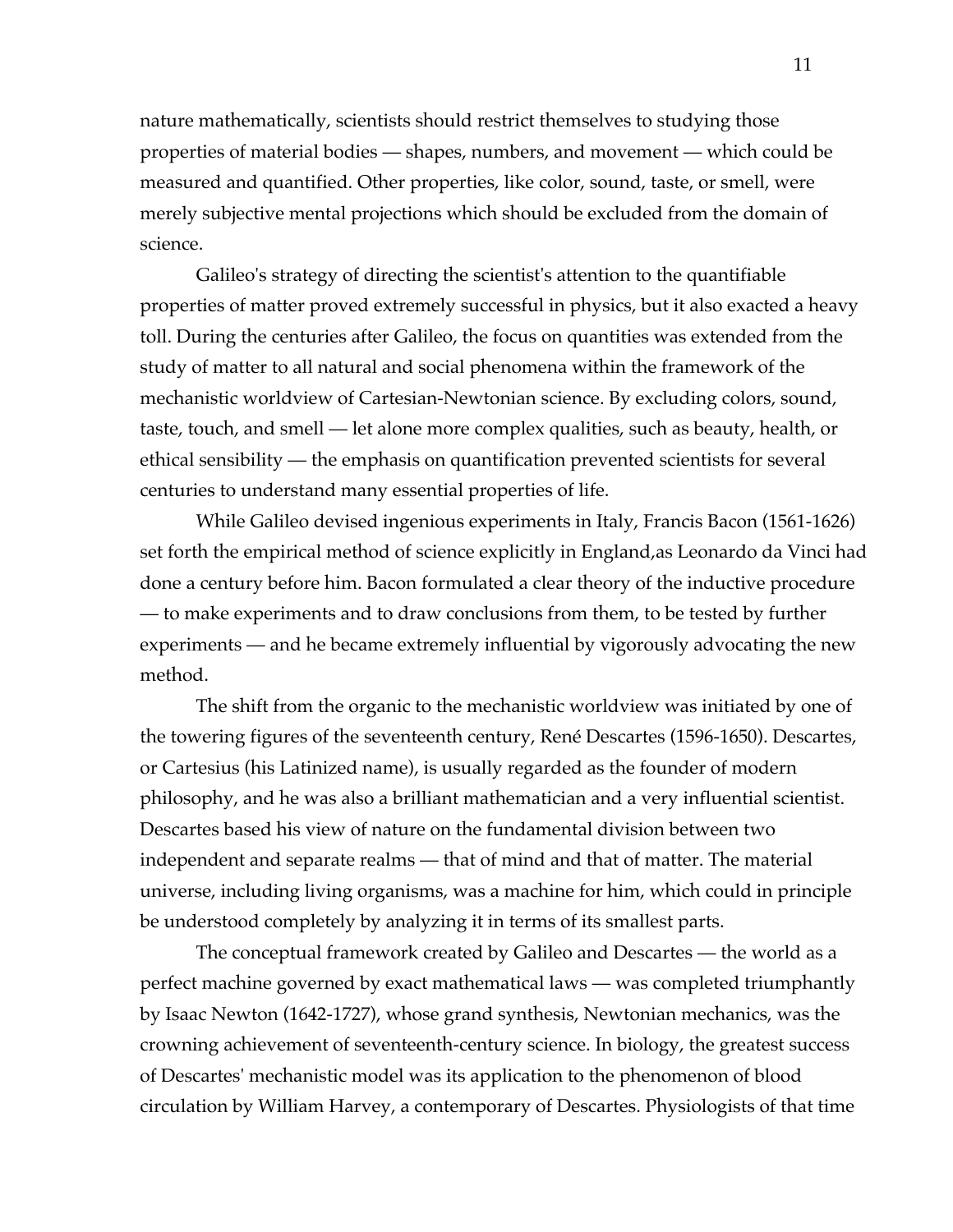also tried to describe other bodily functions, such as digestion, in mechanistic terms, but these attempts were bound to fail because of the chemical nature of the processes, which was not yet understood.

With the development of chemistry in the eighteenth century, the simplistic mechanical models of living organisms were largely abandoned, but the essence of the Cartesian idea survived. Animals were still viewed as machines, albeit much more complicated ones than mechanical clockworks, since they involved complex chemical processes. Accordingly, Cartesian mechanism was expressed in the dogma that the laws of biology can ultimately be reduced to those of physics and chemistry.

#### Mechanism and holism in modern biology

The first strong opposition to the mechanistic Cartesian paradigm came from the Romantic movement in art, literature, and philosophy in the late eighteenth and early nineteenth centuries. William Blake (1757-1827), the great mystical poet and painter who exerted a strong influence on English Romanticism, was a passionate critic of Newton. He summarized his critique in the celebrated lines (quoted by Capra, 1996):

> May God us keep from single vision and Newton's sleep.

In Germany, Romantic poets and philosophers concentrated on the nature of organic form, as Leonardo da Vinci had done 300 years earlier. Johann Wolfgang von Goethe (1749-1832), the central figure in this movement, was among the first to use the term "morphology" for the study of biological form from a dynamic, developmental point of view. He conceived of form as a pattern of relationships within an organized whole — a conception which is at the forefront of systems thinking today.

The Romantic view of nature as "one great harmonious whole," as Goethe put it, led some scientists of that period to extend their search for wholeness to the entire planet and see the Earth as an integrated whole, a living being. In doing so, the revived an ancient tradition that had flourished throughout the Middle Ages and the Renaissance, until the medieval outlook was replaced by the Cartesian image of the world as a machine. In other words, the view of the Earth as a living being had been dormant for only a relatively brief period.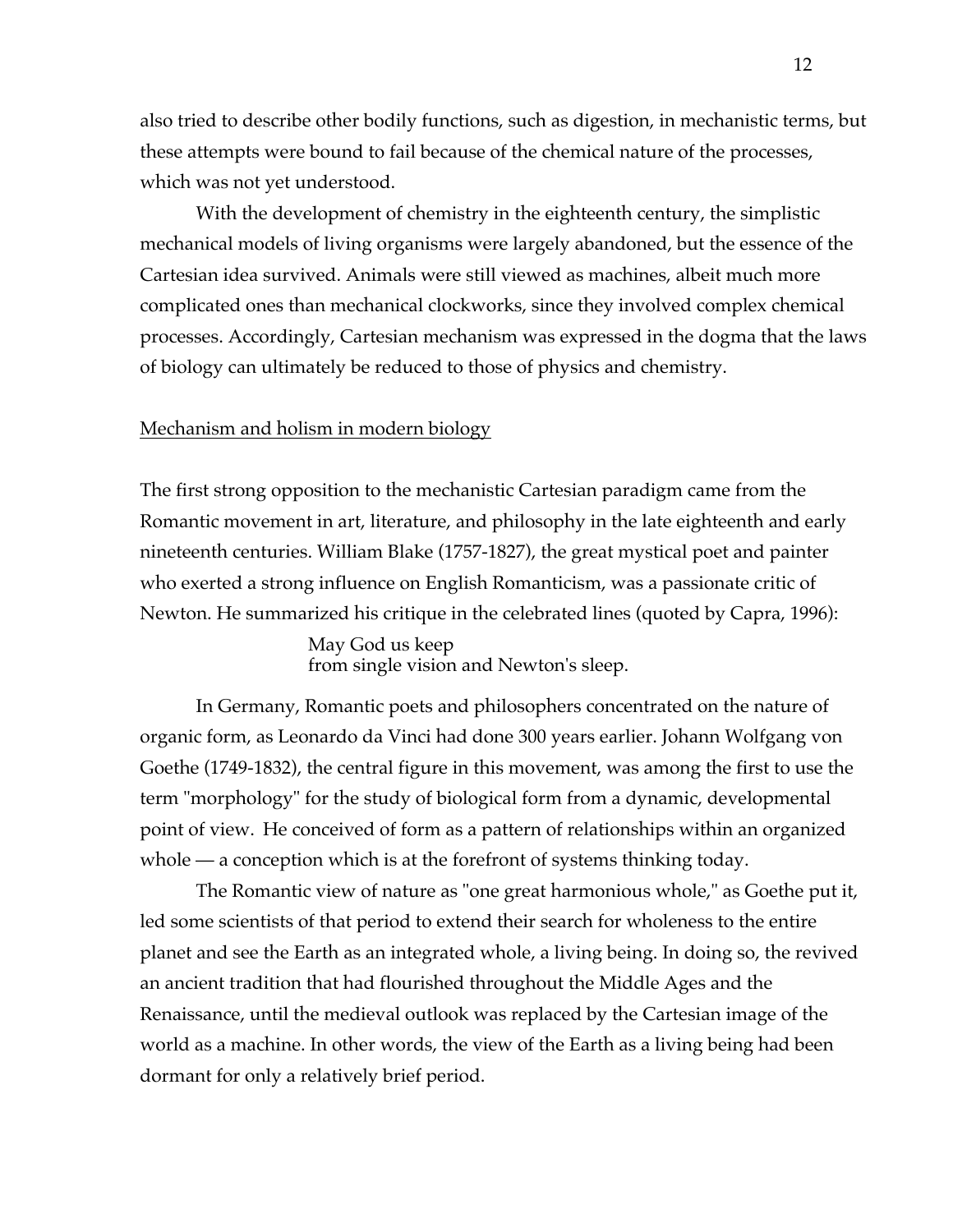More recently, the idea of a living planet was formulated in modern scientific language as the so-called Gaia theory. The views of the living Earth developed by Leonardo da Vinci in the fifteenth century and by the Romantic scientists in the eighteenth contain some key elements of our contemporary Gaia theory.

At turn of the eighteenth to the nineteenth century, the influence of the Romantic movement was so strong that the primary concern of biologists was the problem of biological form, and questions of material composition were secondary. This was especially true for the great French schools of comparative anatomy, or morphology, pioneered by George Cuvier (1769-1832), who created a system of zoological classification based on similarities of structural relations.

During the second half of the nineteenth century, the pendulum swung back to mechanism, when the newly perfected microscope led to many remarkable advances in biology. The nineteenth century is best known for the emergence of evolutionary thought, but it also saw the formulation of cell theory, the beginning of modern embryology, the rise of microbiology, and the discovery of the laws of heredity. These new discoveries grounded biology firmly in physics and chemistry, and scientists renewed their efforts to search for physico-chemical explanations of life.

When Rudolf Virchow (1821-1902) formulated cell theory in its modern form, the focus of biologists shifted from organisms to cells. Biological functions, rather than reflecting the organization of the organism as a whole, were now seen as the results of interactions at the cellular level. Research in microbiology was dominated by Louis Pasteur (1822-95), was able to establish the role of bacteria in certain chemical processes, thus laying the foundations of biochemistry. Moreover, Pasteur demonstrated that there is a definite correlation between microorganisms and disease.

As the new science of biochemistry progressed, it established the firm belief among biologists that all properties and functions of living organisms would eventually be explained in terms of chemical and physical laws. Indeed, cell biology made enormous progress in understanding the structures and functions of many of the cell's subunits. However, it advanced very little in understanding the coordinating activities that integrate those phenomena into the functioning of the cell as a whole. At the turn of the nineteeenth century, the awareness of this lack of understanding triggered the next wave of opposition to the mechanistic conception of life, the school known as organismic biology, or "organicism."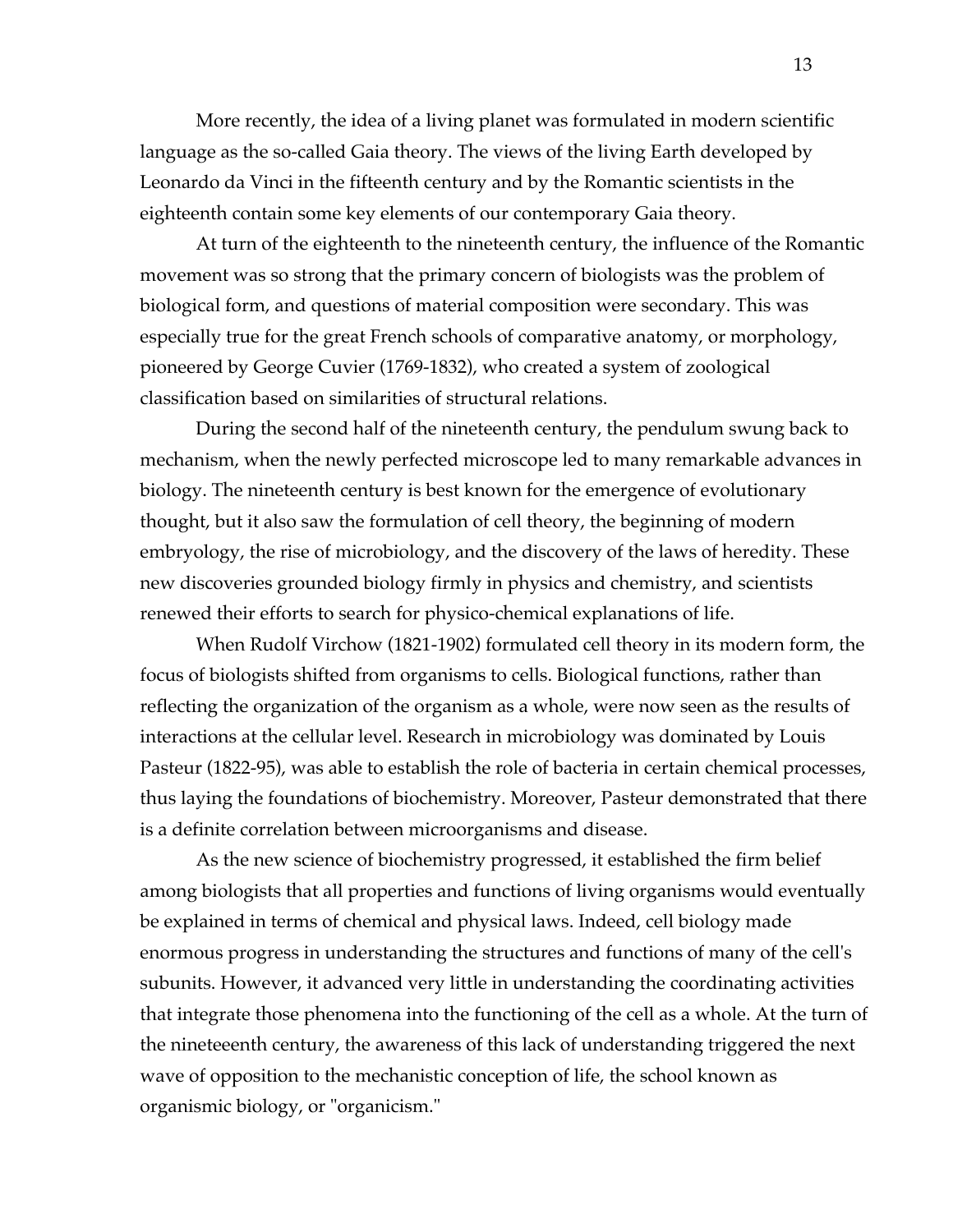During the early twentieth century, organismic biologists, took up the problem of biological form with new enthusiasm, elaborating and refining many of the key insights of Aristotle, Goethe, and Cuvier. Their extensive reflections helped to give birth to a new way of thinking — "systems thinking" — in terms of connectedness, relationships, and context. According to the systems view, an organism, or living system, is an integrated whole whose essential properties cannot be reduced to those of its parts. They arise from the interactions and relationships between the parts.

When organismic biologists in Germany explored the concept of organic form, they engaged in dialogues with psychologists from the very beginning. The philosopher Christian von Ehrenfels (1859-1932) used the German word *Gestalt*, meaning "organic form," to describe an irreducible perceptual pattern, which sparked the school of gestalt psychology. To characterize a gestalt, Ehrenfels coined the celebrated phrase, "The whole is more than the sum of its parts," which would become the catchphrase of systems thinking later on.

While organismic biologists encountered irreducible wholeness in organisms, and gestalt psychologists in perception, ecologists encountered it in their studies of animal and plant communities. The new science of ecology emerged out of organismic biology during the late nineteenth century, when biologists began to study communities of organisms.

In the 1920s, ecologists introduced the concepts of food chains and food cycles, which were subsequently expanded to the contemporary concept of food webs. In addition, they developed the notion of the ecosystem which, by its very name, fostered a systems approach to ecology.

By the end of the 1930s, most of the key criteria of systems thinking had been formulated by organismic biologists, gestalt psychologists, and ecologists (see Section 4.3 below). The 1940s saw the formulation of actual systems theories. This means that systemic concepts were integrated into coherent theoretical frameworks describing the principles of organization of living systems. These first theories, which we may call the "classical systems theories," include in particular general systems theory and cybernetics. As we discuss in Chapter 5, general systems theory was developed by a single scientist, the biologist Ludwig von Bertalanffy, while the theory of cybernetics was the result of a multidisciplinary collaboration between mathematicians,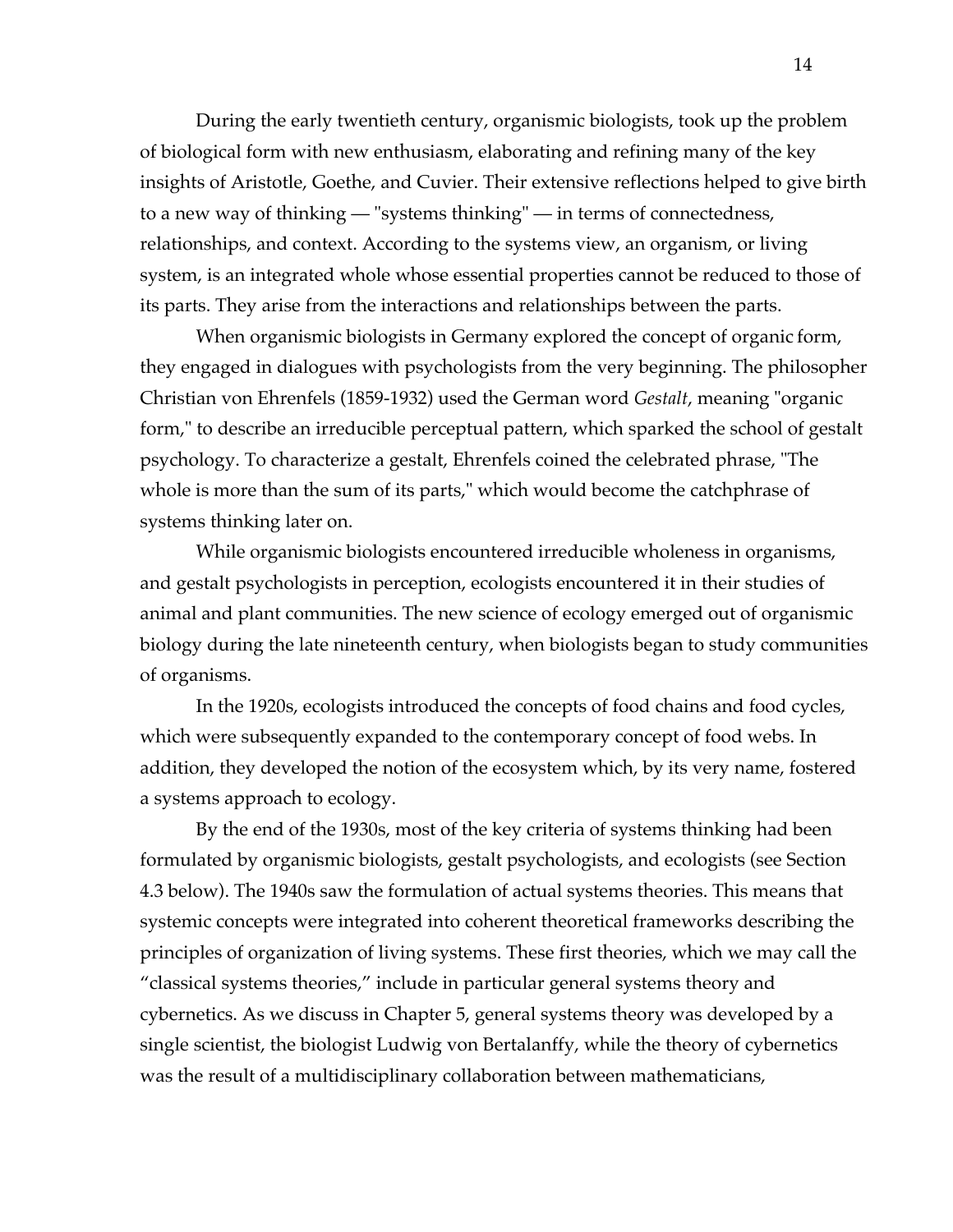neuroscientists, social scientists, and engineers — a group that became known collectively as the cyberneticists.

During the 1950s and '60s, systems thinking had a strong influence on engineering and management, where systemic concepts — including those of cybernetics — were applied to solve practical problems. Yet, paradoxically, the influence of the systems approach in biology was almost negligible during that time. The 1950s were the decade of the spectacular triumph of genetics, the elucidation of the physical structure of DNA and of the genetic code. For several decades, this triumphal success totally eclipsed the systems view of life. Once again, the pendulum swung back to mechanism.

The achievements of genetics brought about a significant shift in biological research, a new perspective which still dominates our academic institutions today. Whereas cells were regarded as the basic building blocks of living organisms during the 19th century, the attention shifted from cells to molecules toward the middle of the 20th century, when geneticists began to explore the molecular structure of the gene. Advancing to ever smaller levels in their explorations of the phenomena of life, biologists found that the characteristics of all living organisms — from bacteria to humans — were encoded in their chromosomes in the same chemical substance, using the same code script.

This triumph of molecular biology resulted in the widespread belief that all biological functions can be explained in terms of molecular structures and mechanisms. At the same time, the problems that resist the mechanistic approach of molecular biology became ever more apparent. While biologists knew the precise structure of a few genes, they knew very little of the ways in which genes communicate and cooperate in the development of an organism. In other words, molecular biologists realized that they knew the alphabet of the genetic code but had almost no idea of its syntax.

By the mid-1970s, the limitations of the molecular approach to the understanding of life were evident. However, biologists saw little else on the horizon. The eclipse of systems thinking from pure science had become so complete that it was not considered a viable alternative. In fact, systems theory began to be seen as an intellectual failure in several critical essays. One reason for this harsh assessment was that Ludwig von Bertalanffy (1968) had announced in a rather grandiose manner that his goal was to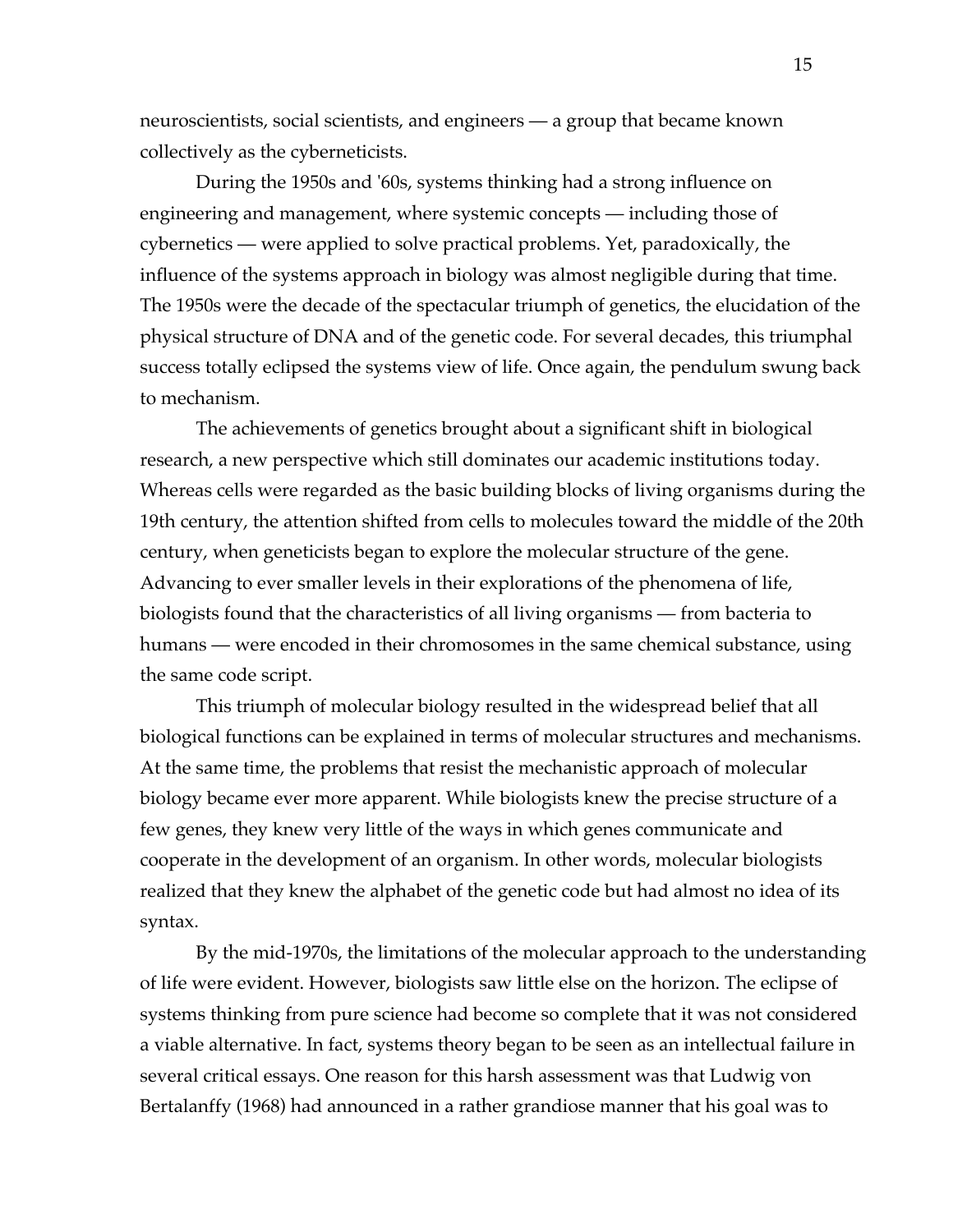develop general systems theory into "a mathematical discipline, in itself purely formal but applicable to the various empirical sciences." He could never achieve this ambitious goal because in his time no mathematical techniques were available for dealing with the enormous complexity of living systems. Bertalanffy recognized that the patterns of organization characteristic of life are generated by the simultaneous interactions of a large number of variables, but he lacked the means to describe the emergence of those patterns mathematically. Technically speaking, the mathematics of his time was limited to linear equations, which are inappropriate to describe the highly nonlinear nature of living systems.

The cyberneticists did concentrate on nonlinear phenomena like feedback loops and neural networks, and they had the beginnings of a corresponding nonlinear mathematics, but the real breakthrough came several decades later with the formulation of complexity theory, technically known as "nonlinear dynamics," in the 1960s and 1970s (see Chapter 6). The decisive advance was due to the development of powerful high-speed computers, which allowed scientists and mathematicians for the first time to model the nonlinear interconnectedness characteristic of living systems, and to solve the corresponding nonlinear equations.

During the 1980s and 1990s, complexity theory generated great excitement in the scientific community. In biology, systems thinking and the organic conception of life reappeared on the scene, and the strong interest in nonlinear phenomena generated a whole series of new and powerful theoretical models that have dramatically increased our understanding of many key characteristics of life. From these models the outlines of a coherent theory of living systems, together with the proper mathematical language, are now emerging. This emerging theory — the systems view of life — is the subject of this book.

#### Deep ecology

The new scientific understanding of life at all levels of living systems — organisms, social systems, and ecosystems — is based on a perception of reality that has profound implications not only for science and philosophy, but also for politics, business, health care, education, and many other areas of everyday life. It is therefore appropriate to end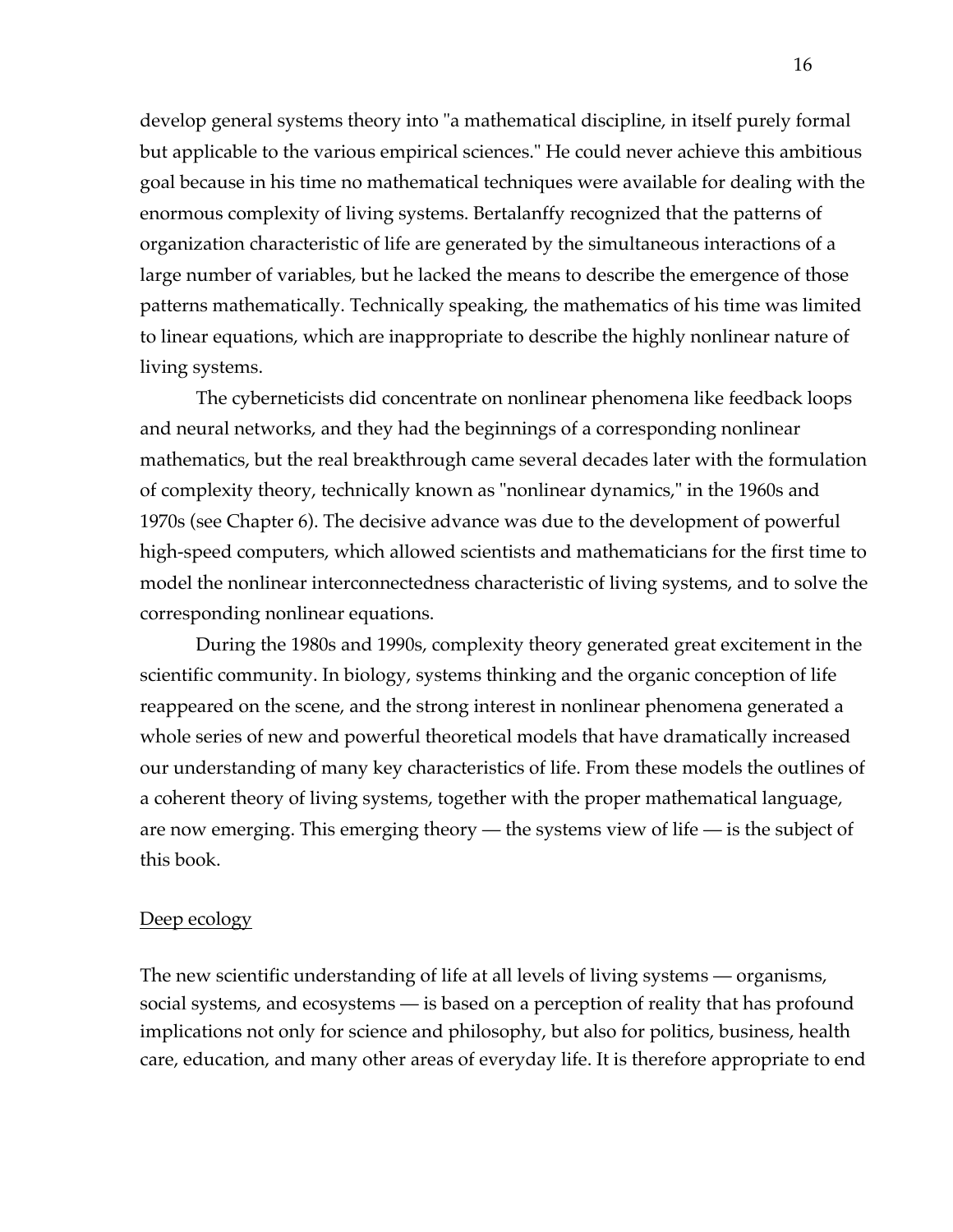our Introduction with a brief discussion of the social and cultural context of the new conception of life.

As we have mentioned, the *zeitgeist* ("spirit of the age") of the early twenty-first century is being shaped by a profound change of paradigms, characterized by a shift of metaphors from the world as a machine to the world as a network. The new paradigm may be called a holistic worldview, seeing the world as an integrated whole rather than a dissociated collection of parts. It may also be called an ecological view, if the term "ecological" is used in a much broader and deeper sense than usual. Deep ecological awareness recognizes the fundamental interdependence of all phenomena and the fact that, as individuals and societies, we are all embedded in (and ultimately dependent on) the cyclical processes of nature.

The sense in which we use the term "ecological" is associated with a specific philosophical school, founded in the early 1970s by the Norwegian philosopher Arne Naess (1912-2009) with the distinction between "shallow" and "deep" ecology (see Devall and Sessions, 1985). Since then, this distinction has been widely accepted as a very useful term for referring to a major division within contemporary environmental thought.

Shallow ecology is anthropocentric, or human-centered. It views humans as above or outside of nature, as the source of all value, and ascribes only instrumental, or "use," value to nature. Deep ecology does not separate humans — nor anything else from the natural environment. It does sees the world not as a collection of isolated objects but as a network of phenomena that are fundamentally interconnected and interdependent. Deep ecology recognizes the intrinsic value of all living beings and views humans as just one particular strand in the web of life.

Ultimately, deep ecological awareness is spiritual awareness. When the concept of the human spirit is understood as the mode of consciousness in which the individual feels a sense of belonging, of connectedness, to the cosmos as a whole, it becomes clear that ecological awareness is spiritual in its deepest essence. Hence, the emerging new vision of reality, based on deep ecological awareness, is consistent with the so-called "perennial philosophy" of spiritual traditions, as we discuss in Chapter 13.

There is another way in which Arne Naess characterized deep ecology. "The essence of deep ecology," he wrote, "is to ask deeper questions" (quoted by Devall and Sessions, 1985). This is also the essence of a paradigm shift. We need to be prepared to question every single aspect of the old paradigm. Eventually, we will not need to abandon all our old concepts and ideas, but before we know that we need to be willing to question everything. So, deep ecology asks profound questions about the very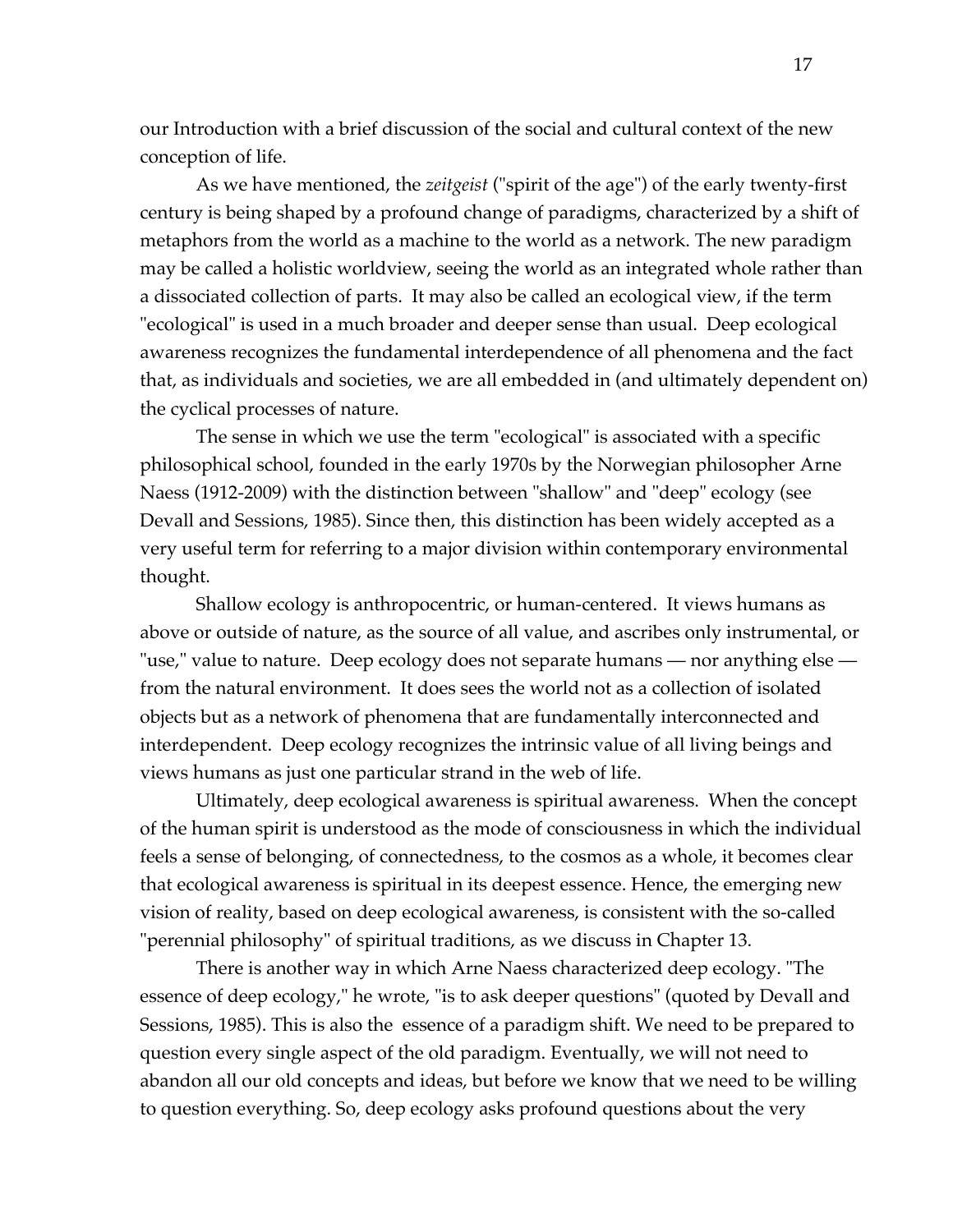foundations of our modern, scientific, industrial, growth-oriented, materialistic worldview and way of life. It questions this entire paradigm from an ecological perspective: from the perspective of our relationships to one another, to future generations, and to the web of life of which we are part.

In our brief summary of the emerging systems view of life in the Preface, we have emphasized shifts in perceptions and ways of thinking. However, the broader paradigm shift also involves corresponding changes of values. And here it is interesting to note a striking connection between the changes of thinking and of values. Both of them may be seem as shifts from self-assertion to integration. These two tendencies the self-assertive and the integrative — are both essential aspects of all living systems, as we discuss in Chapter 4 (Section 4.1.2). Neither of them is intrinsically good or bad. What is good, or healthy, is a dynamic balance; what is bad, or unhealthy, is imbalance — overemphasis of one tendency and neglect of the other. When we look at our modern industrial culture, we see that we have overemphasized the self-assertive and neglected the integrative tendencies. This is apparent both in our thinking and in our values. It is very instructive to put these opposite tendencies side by side.

| thinking                                       |                                                 | values                                             |                                                       |
|------------------------------------------------|-------------------------------------------------|----------------------------------------------------|-------------------------------------------------------|
| self-assertive                                 | integrative                                     | self-assertive                                     | integrative                                           |
| rational<br>analysis<br>reductionist<br>linear | intuitive<br>synthesis<br>holistic<br>nonlinear | expansion<br>competition<br>quantity<br>domination | conservation<br>cooperation<br>quality<br>partnership |

When we look at this table, we notice that the self-assertive values — competition, expansion, domination — are generally associated with men. Indeed, in patriarchal societies they are not only favored but also given economic rewards and political power. This is one of the reasons why the shift to a more balanced value system is so difficult for most people, and especially for most men.

Power, in the sense of domination over others, is excessive self-assertion. The social structure in which it is exerted most effectively is the hierarchy. Indeed, our political, military, and corporate structures are hierarchically ordered, with men generally occupying the upper levels and women the lower. Most of these men, and also quite a few women, have come to see their position in the hierarchy as part of their identity, and thus the shift to a different system of values generates existential fears in them.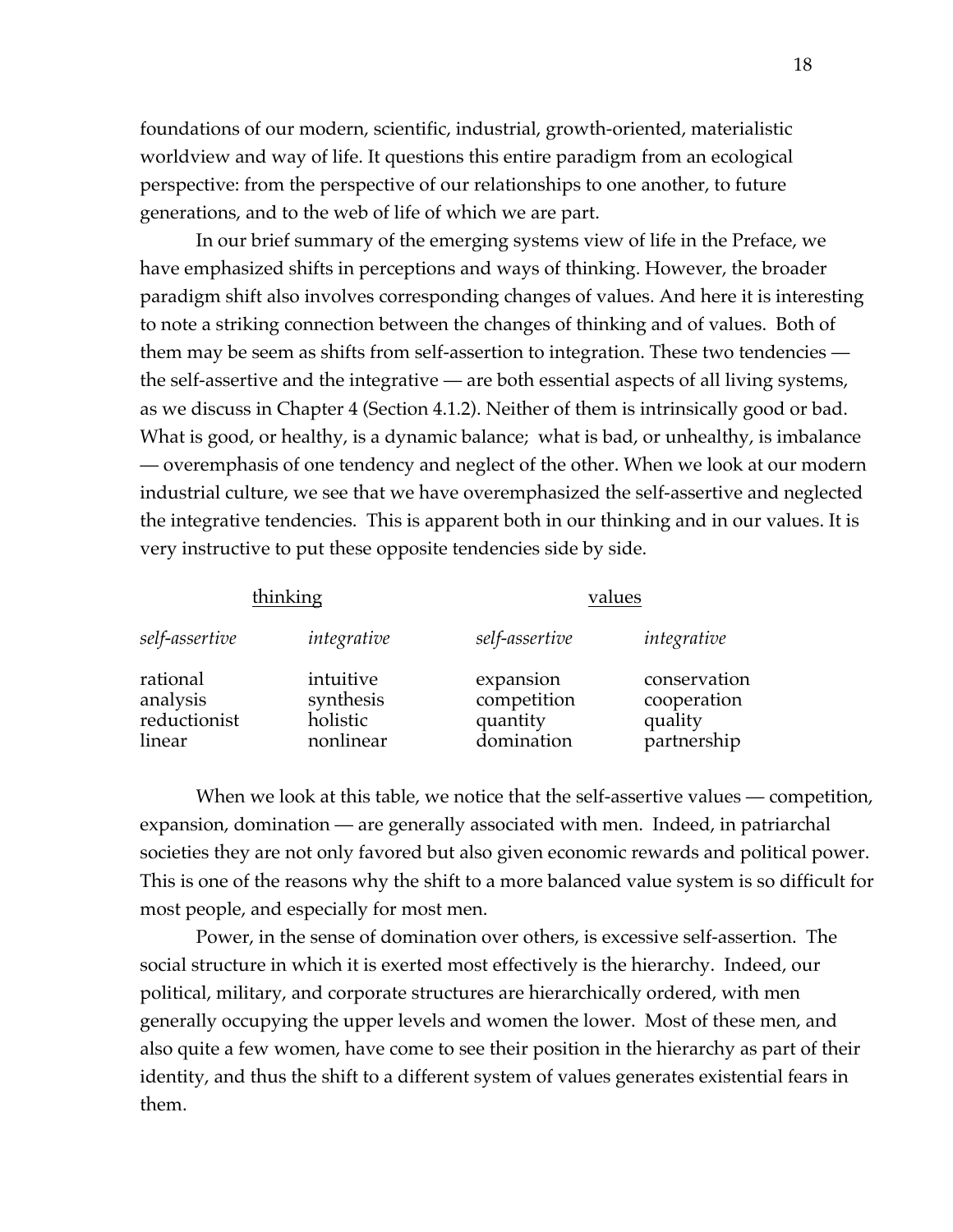However, there is another kind of power, one that is more appropriate for the new paradigm — power as empowerment of others. The ideal structure for exerting this kind of power is not the hierarchy but the network, the central metaphor of the ecological paradigm. In a social network, people are empowered by being connected to the network. Power as empowerment means facilitating this connectedness. The network hubs with the richest connections become centers of power. They connect large numbers of people to the network and are therefore sought out as authorities in various fields. Their authority allows these centers to empower people by connecting more of the network to itself.

The question of values is crucial to deep ecology. In fact, it is its defining characteristic. Whereas the mechanistic paradigm is based on anthropocentric (humancentered) values, deep ecology is grounded in ecocentric (earth-centered) values. It is a worldview that acknowledges the inherent value of non-human life, recognizing all living beings are members of ecological communities, bound together in networks of interdependencies. When this deep ecological perception becomes part of our daily awareness, a radically new system of ethics emerges.

Such a deep ecological ethic is urgently needed today, especially in science, since most of what scientists do is not life-furthering and life-preserving but life-destroying. With physicists designing weapons systems of mass destruction, chemists contaminating the global environment, biologists releasing new and unknown types of microorganisms without knowing the consequences, psychologists and other scientists torturing animals in the name of scientific progress — with all these activities going on, it seems most urgent to introduce "eco-ethical" standards into science.

Within the context of deep ecology, the view that values are inherent in all of living nature is based on the spiritual experience that nature and the self are one. This expansion of the self all the way to the identification with nature is the proper grounding of ecological ethics, as Arne Naess (quoted by Fox, 1990) clearly recognized:

Care flows naturally if the "self" is widened and deepened so that protection of free Nature is felt and conceived as protection of ourselves...Just as we need no morals to make us breathe...[so] if your "self" in the wide sense embraces another being, you need no moral exhortation to show care...You care for yourself without feeling any moral pressure to do it.

What this implies, according to eco-philosopher Warwick Fox (1990), is that the connection between an ecological perception of the world and corresponding behavior